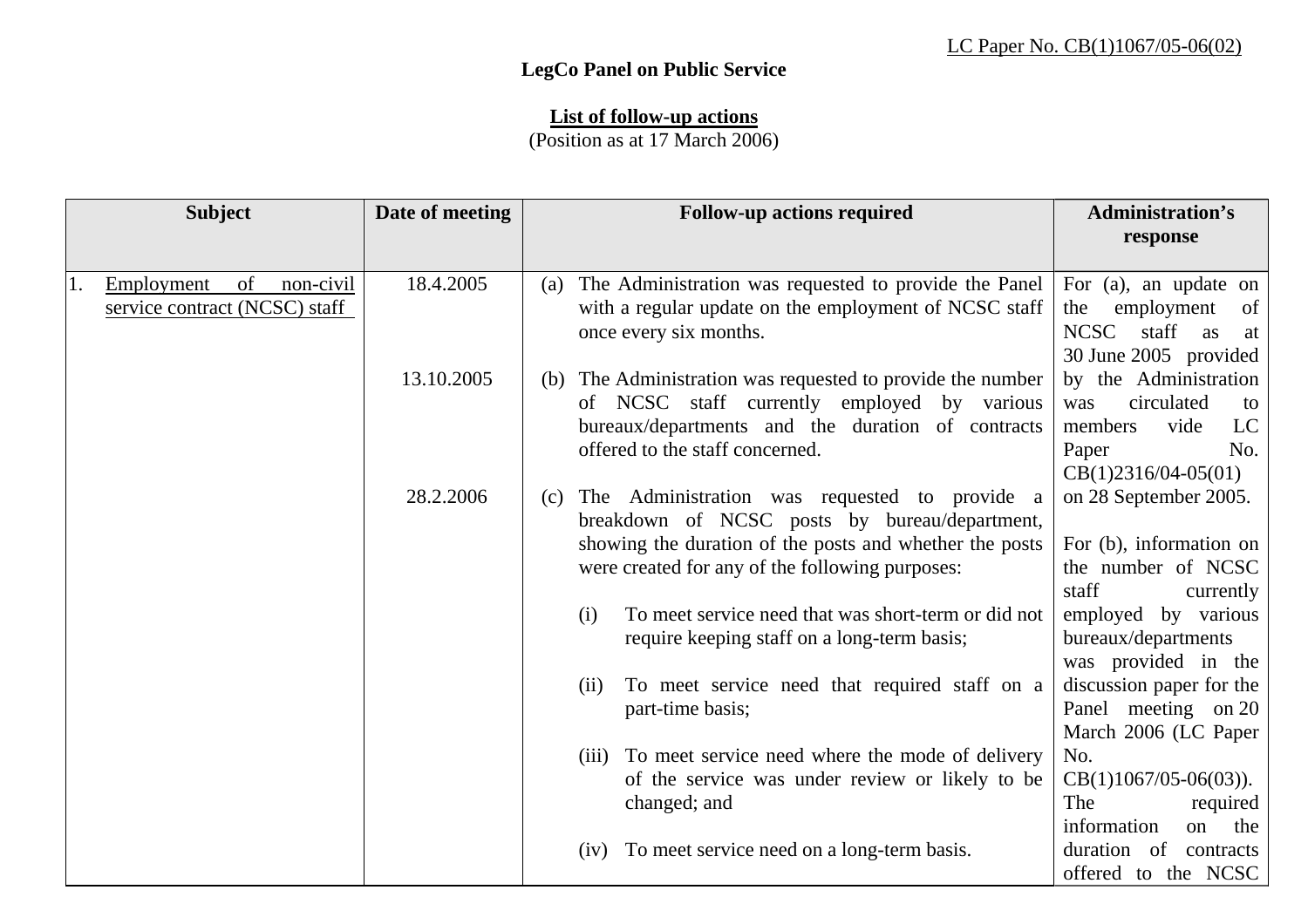| <b>Subject</b>                                           | Date of meeting | <b>Follow-up actions required</b>                                                                                                                                                                                                                                                                                                                                                                                                                                                                                                                                                                                                                                                                                                                                                                                                                                                                                                                                                                                                                                                                                                                                                                                                                                 | <b>Administration's</b>                                                                                                                |
|----------------------------------------------------------|-----------------|-------------------------------------------------------------------------------------------------------------------------------------------------------------------------------------------------------------------------------------------------------------------------------------------------------------------------------------------------------------------------------------------------------------------------------------------------------------------------------------------------------------------------------------------------------------------------------------------------------------------------------------------------------------------------------------------------------------------------------------------------------------------------------------------------------------------------------------------------------------------------------------------------------------------------------------------------------------------------------------------------------------------------------------------------------------------------------------------------------------------------------------------------------------------------------------------------------------------------------------------------------------------|----------------------------------------------------------------------------------------------------------------------------------------|
|                                                          |                 |                                                                                                                                                                                                                                                                                                                                                                                                                                                                                                                                                                                                                                                                                                                                                                                                                                                                                                                                                                                                                                                                                                                                                                                                                                                                   | response                                                                                                                               |
|                                                          |                 | connection<br>with<br>$(d)$ In<br>item<br>(c)(iv)<br>above,<br>the<br>Administration was requested to consider converting the<br>NCSC posts concerned to civil service posts.                                                                                                                                                                                                                                                                                                                                                                                                                                                                                                                                                                                                                                                                                                                                                                                                                                                                                                                                                                                                                                                                                     | staff in $(b)$ and for $(c)$<br>and (d), is awaited.                                                                                   |
| Civil service establishment<br>2.<br>and related matters | 28.2.2006       | In response to a member's concern about the deletion of<br>(a)<br>posts in the Correctional Services Department and the<br>Hong Kong Police Force for 2006-07 (amounting to a<br>net deletion of 57 and 216 posts in the two departments<br>respectively), the Civil Service Bureau (CSB) undertook<br>to liaise with the departments concerned for provision of<br>the relevant details, including the reasons for deleting the<br>posts.<br>Members noted that the Education and Manpower<br>(b)<br>Bureau (EMB) had announced on 27 February 2006 a<br>series of long-term support measures for teachers to<br>improve the teaching establishment and reduce their<br>workload, including the creation of 1 400 new<br>permanent teaching posts for primary or secondary<br>schools. In this connection, CSB was requested to<br>liaise with EMB on the following views expressed by a<br>member and provide a written response to the Panel:<br>Some government school teachers had been<br>(i)<br>serving in their posts on civil service contract terms<br>for over six years. Given the creation of new<br>permanent teaching posts, these teachers should be<br>allowed to change their employment terms to civil<br>service permanent terms; and<br>(ii) | Administration's<br>The<br>response was circulated<br>to members vide LC<br>Paper<br>No.<br>$CB(1)1094/05-06(01)$<br>on 16 March 2006. |
|                                                          |                 | Given the need to implement education reform in                                                                                                                                                                                                                                                                                                                                                                                                                                                                                                                                                                                                                                                                                                                                                                                                                                                                                                                                                                                                                                                                                                                                                                                                                   |                                                                                                                                        |